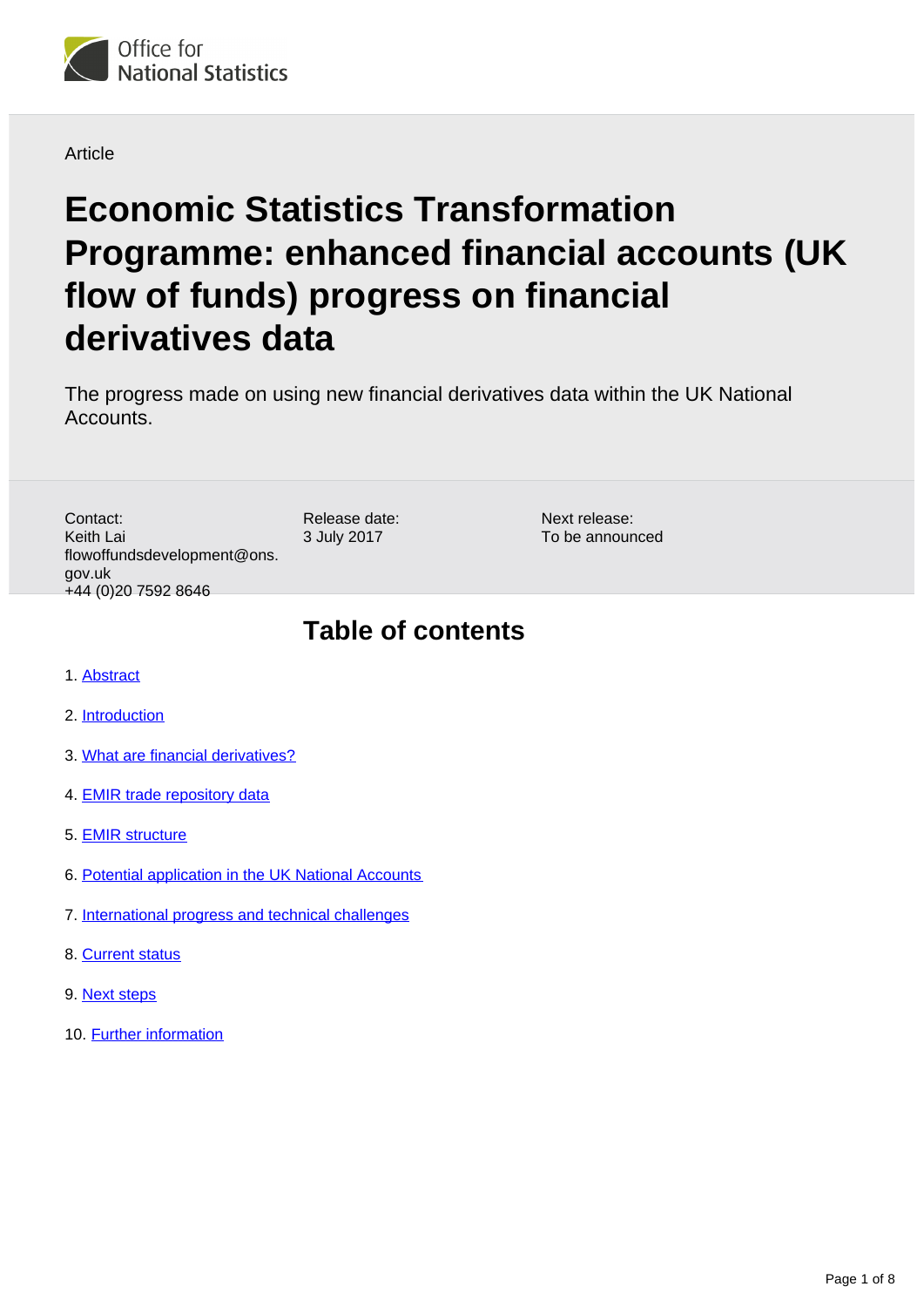# <span id="page-1-0"></span>**1 . Abstract**

The 2008 economic slowdown highlighted the need for high quality statistics measuring the current state of the UK economy and the build-up of risk across different sectors.

Office for National Statistics (ONS), in partnership with the Bank of England, is undertaking the Enhanced Financial Accounts (EFA) Initiative, which seeks to improve the quality, coverage and granularity of the UK's Financial Accounts. Part of this development involves the acquisition, interrogation and ultimately implementation of new data sources to meet the aims set out by users across government, industry and further afield.

This article sets out the progress and next steps for research into the application of European Market Infrastructure Regulation (EMIR) trade repository microdata as a potential data source for financial derivatives within the UK National Accounts.

In response to the 2008 global financial crisis, a number of reforms have been implemented to improve the functioning of derivative markets. Most significantly, in September 2009 G20 leaders agreed to make it mandatory for over-the-counter (OTC) derivatives transactions to be reported to trade repositories (TRs). In the EU, this was implemented by EMIR. Under EMIR, all OTC and exchange-traded derivatives transactions undertaken by EU counterparties since August 2012 (or open at that point) have had to be reported by the following business day to a TR. The responsibility for reporting lies with counterparties to these transactions that are EU legal entities – this covers entities that are clearing houses, financial counterparties and non-financial.

# <span id="page-1-1"></span>**2 . Introduction**

We have ambitious plans to transform our economic statistics over the coming years, informed by our Economic [Statistics and Analysis Strategy](https://www.ons.gov.uk/methodology/classificationsandstandards/economicstatisticsclassifications/economicstatisticsandanalysisstrategy) and with the aim of increasing the robustness and quality of UK economic statistics. Working in partnership with the Bank of England, one important element of our transformation work is the development of enhanced financial accounts (EFA) – in particular more detailed "flow of funds" statistics – to meet evolving user needs.

Some of the main aims of the EFA initiative are to improve the quality, coverage and granularity of financial statistics and a possible avenue for these improvements is through the use of non-survey data. Non-survey data can potentially be obtained in a timelier manner and has the possibility for more granularity. Obtaining data from a single source, rather than multiple respondents to surveys also further ensures that the same definitions are being applied across a common subject, leading to higher quality.

This article provides an update on recent progress made in this area and the short-term plans for this data.

# <span id="page-1-2"></span>**3 . What are financial derivatives?**

The [European System of Accounts 2010: ESA 2010](http://ec.europa.eu/eurostat/web/esa-2010) defines derivatives as financial assets based on, or derived from a different underlying instrument. The underlying instrument is usually another financial asset but may also be a commodity or an index. Financial derivatives are also referred to as secondary instruments and, since the hedging or offsetting of risk are frequently a motivation for their creation, they can be referred to as hedging instruments. Only those secondary instruments that have a market value, because they are tradable or can be offset on the market, are financial assets in the system of accounts and are classified as derivatives.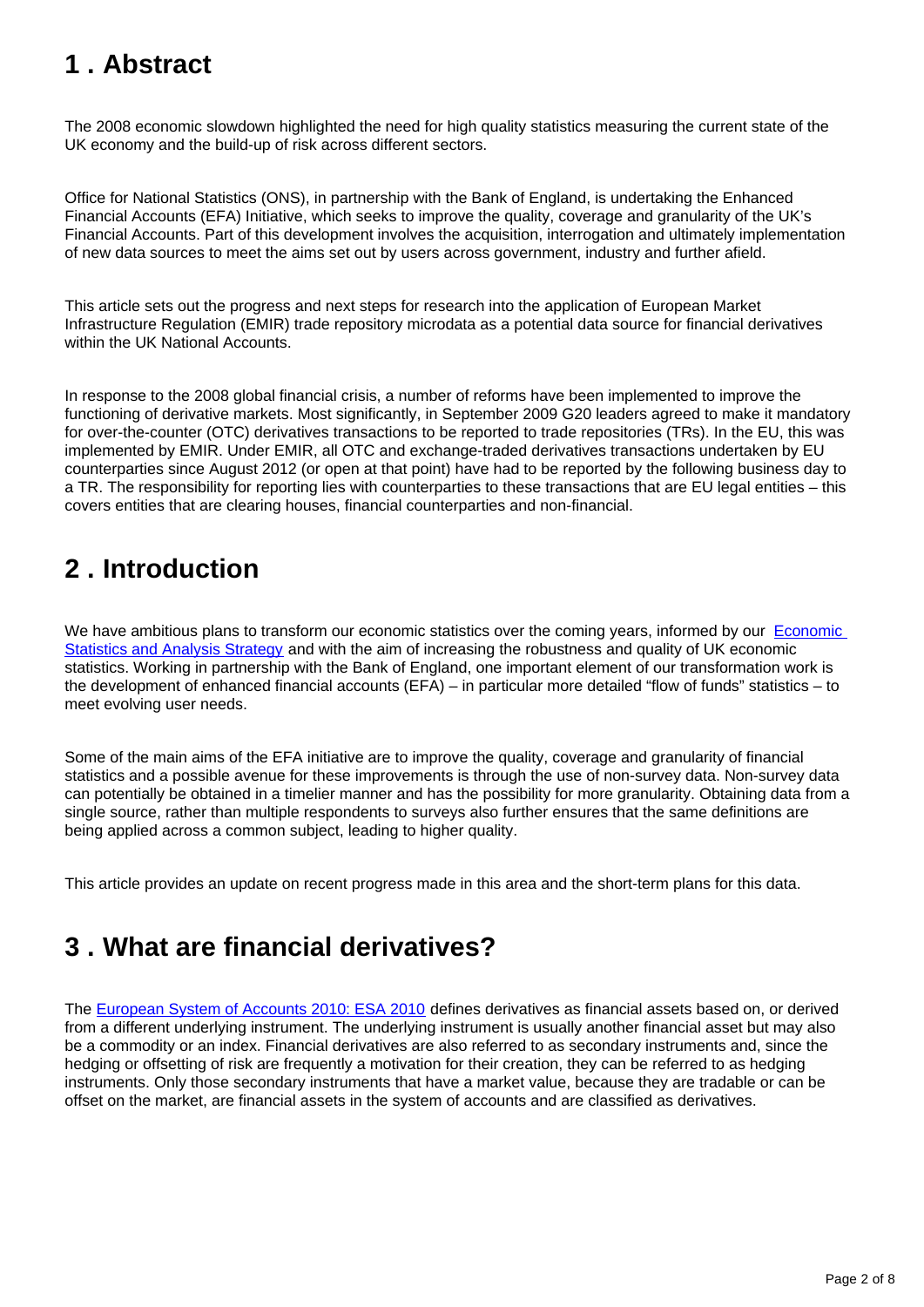Derivatives are widely used in the financial and commercial sectors, both for hedging against risk and also, in the case of financial institutions that specialise in the derivatives markets, market-making and trading in derivatives for profit. Derivatives have also been introduced indirectly to the fields of retail finance and savings – examples of where derivatives are linked to financial products might include fixed-rate or capped mortgages, or equity-linked investment bonds offering investors a return linked to rises in a stock index, while offering an element of protection against future falls in the value of the index.

Usage of derivatives have expanded beyond purchasing commodity contracts to ensure future supplies of a raw material at a pre-determined price. The growth in derivatives usage has been driven in part by the greater commercial (and regulatory) emphasis on risk management in the conduct of an enterprise's business.

The main risk determinants are foreign exchange, interest-rate, and commodity-related (including more recently power and gas). Derivatives markets are constantly innovating and new risk variants or products continually evolve.

Financial derivatives are subcategorised using the following broad-based definitions within the ESA 2010 framework:

- options
- forwards
- swaps
- forward rate agreements
- credit derivatives
- credit default swaps

Financial instruments not included in financial derivatives are:

- underlying instrument, structured debt securities (combination of debt securities and financial derivatives) where these are inseparable and the financial derivative prospective return is small
- repayable margin payments these are classified as other deposits or loans
- secondary instruments, which are not negotiable and cannot be offset on the market
- gold swaps and securities repos are classified as other deposits or loans
- commissions to brokers or intermediaries are classed as payments for services

### <span id="page-2-0"></span>**4 . EMIR trade repository data**

In response to the 2008 global financial crisis, a number of reforms have been implemented to improve the functioning of derivative markets. Most significantly, in September 2009 G20 leaders agreed to make it mandatory for counterparties to derivatives transactions to report details of such contracts to trade repositories (TR) under the European Market Infrastructure Regulation (EMIR) reporting obligation. Under EMIR, all over-the-counter and exchange-traded derivatives transactions undertaken by EU counterparties since August 2012 (or open at that point) have had to be reported by the following business day to a TR. The definition of counterparties covers primarily clearing houses, financial counterparties and non-financial counterparties that are EU legal entities (loosely speaking natural and legal persons that are based in the EU and therefore subject to EU legal obligations).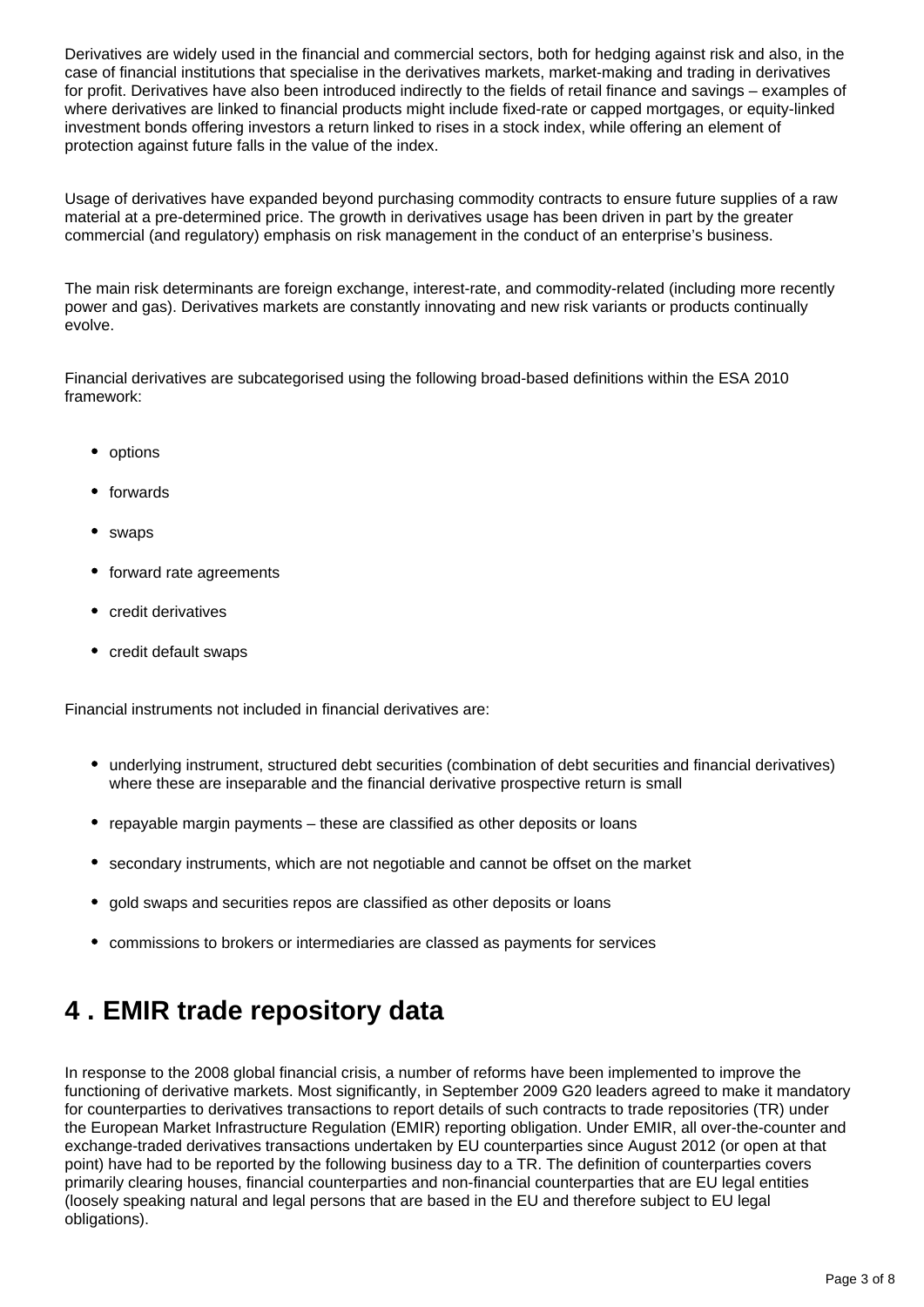Unlike previous legislation covering financial regulation, which applied only to prudentially regulated entities such as banks or investment firms, EMIR imposes obligations on all types and sizes of entities that enter into any form of derivative contract, including those not involved in financial services. It applies indirectly to non-EU firms trading with EU firms.

## <span id="page-3-0"></span>**5 . EMIR structure**

The European Market Infrastructure Regulation (EMIR) trade repository (TR) data can be broadly divided into two types of reports:

- activity reports, which contain trade information on flows, for example, new trades, modifications, and valuation and cancellation updates
- state reports, which contain trade information on stock, that is, all end-of-day outstanding transactions between individual counterparties

These reports are generated each day and are available for the Bank of England to access with a one-day lag. They contain both information about the counterparty making the report and information about the trade. The reports contain more than 100 fields for each trade (not all of them are relevant to all trades), including the following:

- unique identifier for reporting trade counterparty, including the name and Legal Entity Identifier
- domicile, corporate sector and the financial or non-financial nature of counterparty
- details of the transaction, including:
	- Unique Trade Identifier
	- asset class (foreign exchange, interest rates, and so on) and product type (forward or future, swap, option)
	- execution date, effective date, maturity date
	- relevant price, for example, forward exchange rate for forwards
	- for options, information also includes the type of option (call or put) and style (for example, European)
	- risk mitigation, including confirmation details and collateral posted
	- information about clearing
	- purpose of the report (new trade, amendment, cancellation, and so on)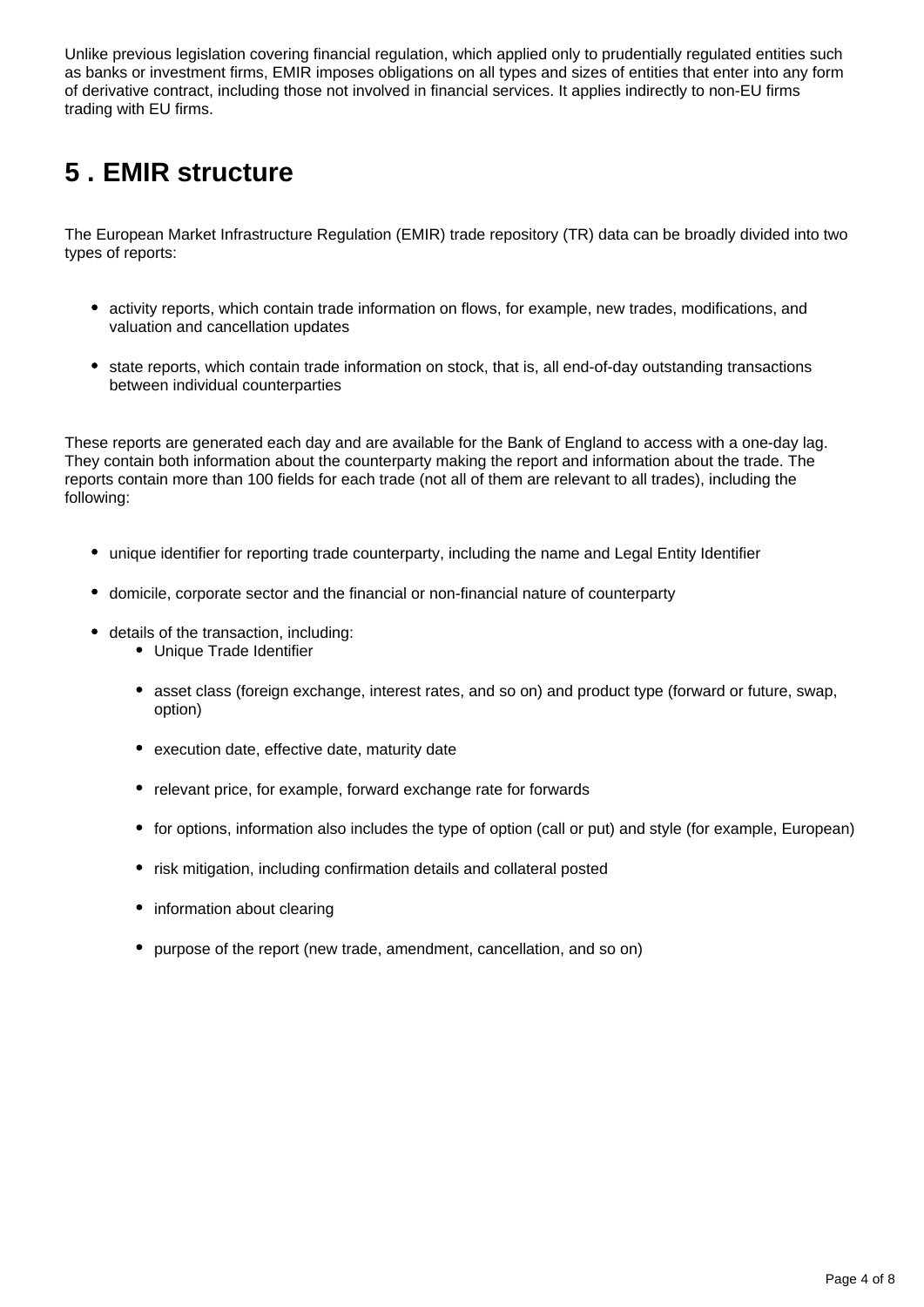# <span id="page-4-0"></span>**6 . Potential application in the UK National Accounts**

The System of National Accounts requires the valuation of derivatives as either an asset or liability based on the mark-to-market valuation or mark-to-model market valuation – one of the main variables reported under European Market Infrastructure Regulation (EMIR). Conceptually, the wide-ranging reporting of derivatives under EMIR should provide coverage of most of the European System of Accounts 2010: ESA 2010 sectors and transactional requirements. Some entities, however, fall entirely outside the scope of EMIR; these are the European Central Bank, the national central banks of the member states (including the Bank of England), other government or EU bodies "charged with intervening in the management of the public debt" and the Bank for International Settlements. Overseas organisations such as the US Federal Reserve, the Bank of Japan and the debt management offices of those two countries are also exempted. Households are also not required to report.

#### **Figure 1: Potential European Market Infrastructure Regulation trade repository coverage by European System of Accounts 2010 sector**



#### **Figure 2: Summarised view of what this would cover in the UK National Accounts**



Given the comprehensive coverage, EMIR trade repository data could provide a new range of potential applications in policy analysis, supervision, research and statistical production.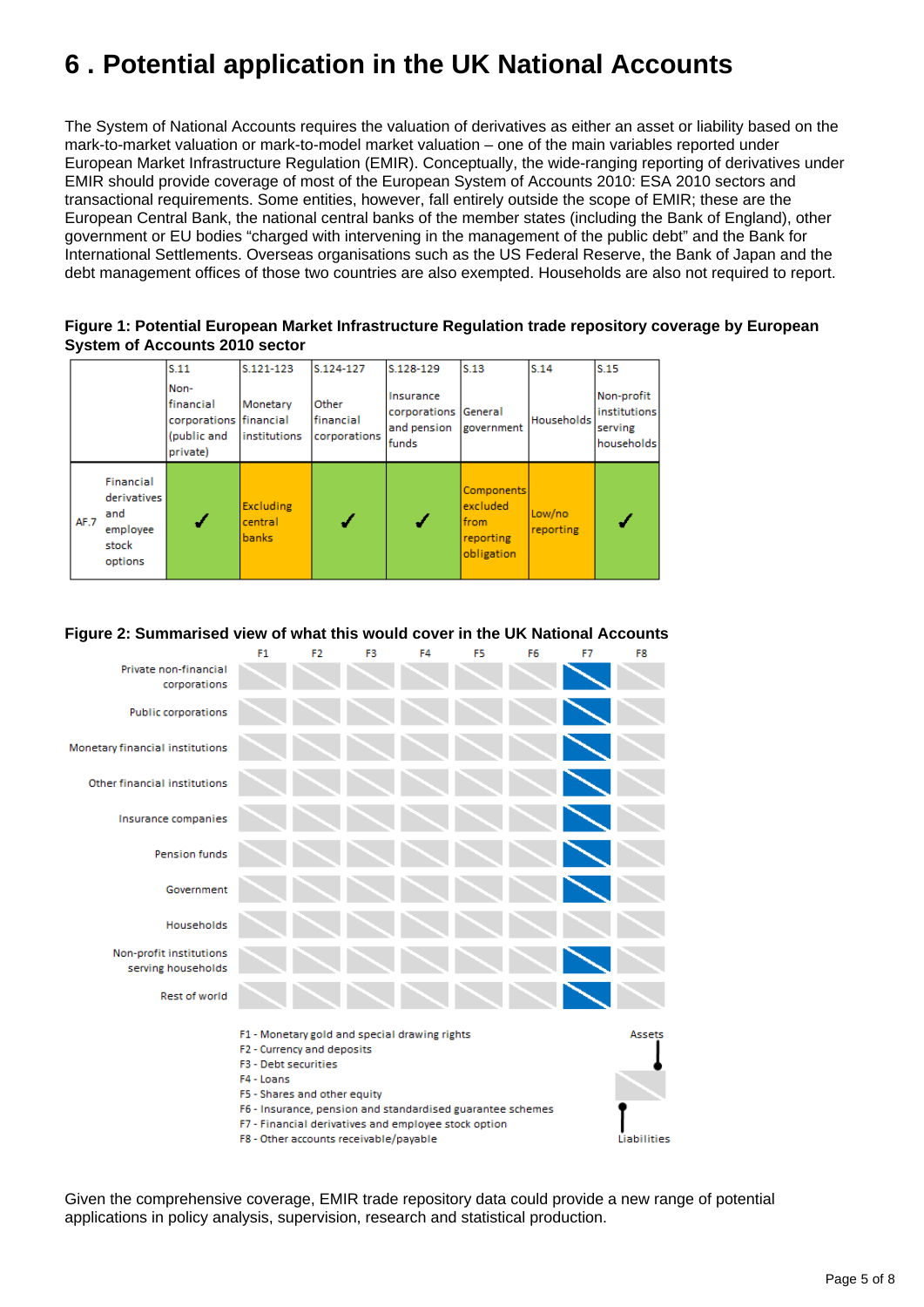## <span id="page-5-0"></span>**7 . International progress and technical challenges**

Although European Market Infrastructure Regulation (EMIR) legislation has the potential to provide a rich data source for the national accounts, since EMIR reporting started there have been significant data quality issues, which made analysis of the reports particularly challenging. The European Securities and Markets Authority has instigated two major improvements to the data quality, which have ensured that the data are now more complete and conform more precisely to the legal requirements. The result is that data reported since late 2015 are generally of significantly higher quality than previously.

The Financial Stability Board has made annual progress reports on the implementation and challenges of the over-the-counter (OTC) derivative market reforms; [the most recent report](http://www.fsb.org/2016/08/otc-derivatives-market-reforms-eleventh-progress-report-on-implementation/) highlighted several recurring issues have also been identified, posing challenges in supporting the underlying G20 reform objectives. These include:

- concerns over data quality
- the capacity to effectively aggregate information across trade repositories (TRs)
- the existence of barriers to reporting complete data to TRs
- barriers to authorities' access to TR-held data

Of these challenges, data quality has been a primary concern, some of the main issues relating to data quality were:

- inadequacies in data standards both nationally and internationally
- lack of consistent and harmonised trade and product identifiers
- uneven use of Legal Entity Identifiers (used to identify the counterparties to trades)

The lack of harmonisation and data quality is being partly addressed by the Committee on Payments and Markets Infrastructures-International Organisation of Securities Commissions ([CPMI-IOSCO](https://www.iosco.org/about/?subsection=cpmi_iosco)) group, which has published [technical guidance on Unique Transaction Identifiers](http://www.iosco.org/library/pubdocs/pdf/IOSCOPD500.pdf) and is due to publish technical guidance on unique product identifiers and a range of other data items that are felt to be necessary to improve the reports.

Thus by the end of 2017, it is intended that a specification and roadmap to achieve a degree of harmonisation of OTC derivatives reports will exist. Implementation will, however, have to follow this, and may take some time to achieve.

# <span id="page-5-1"></span>**8 . Current status**

The opportunities identified previously around data quality and consistency pose the most significant challenge for any application within the national accounts. Initial research has also found it challenging to use existing Legal Entity Identifiers to form statistical reporting units. This is particularly true within the state report files; with large variation in the quality and content of data reported to individual trade repositories. Due to the timescale to deliver necessary improvements, initial evaluation of this data source suggests that it does not provide an "off-the-shelf" data source for the national accounts.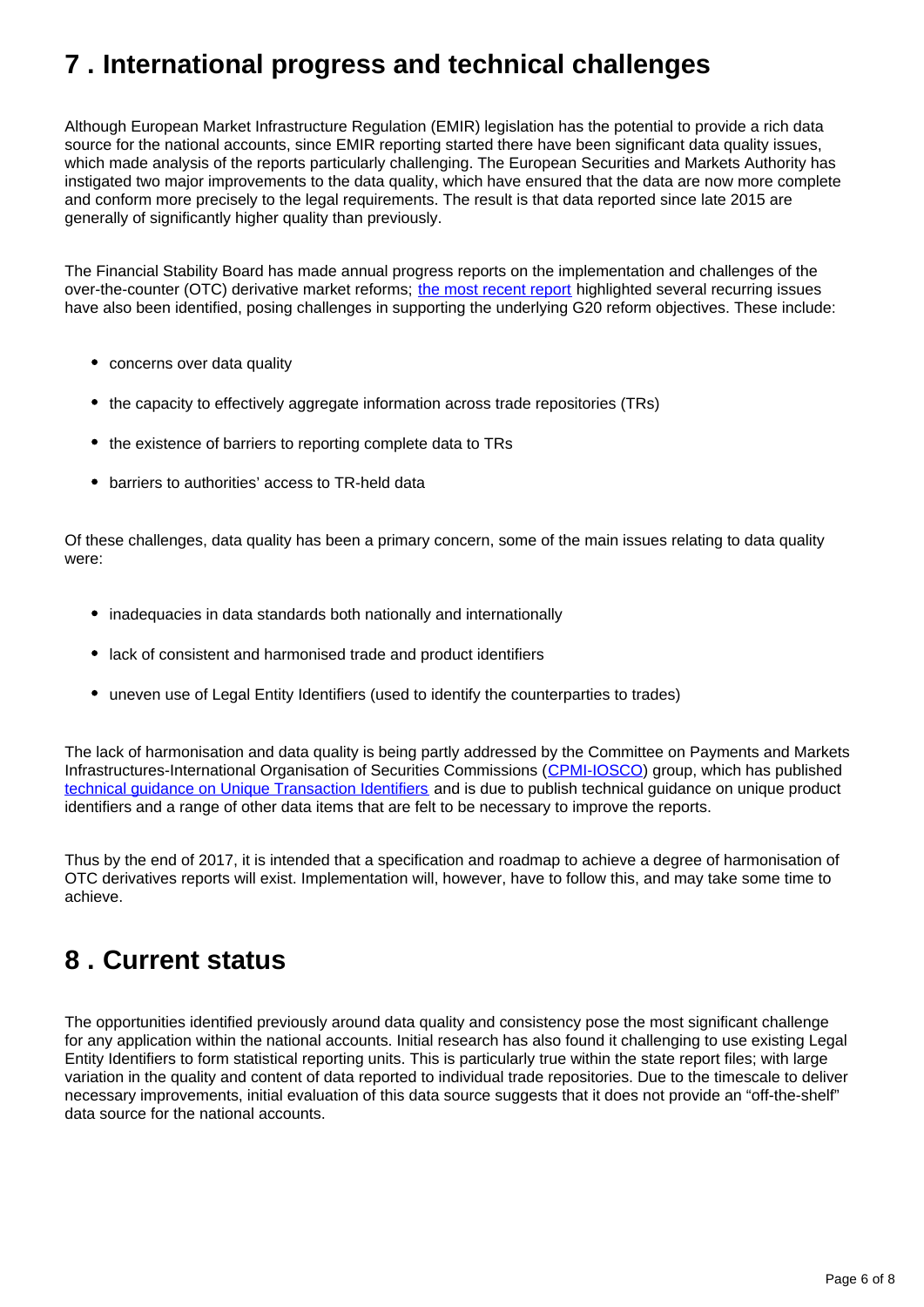### <span id="page-6-0"></span>**9 . Next steps**

After this initial "data exploration" stage, research will now focus on how the data could be used to improve existing financial derivatives statistics. The main components of this research will include:

- developing further understanding of how legal entity identifiers can be used to form statistical reporting units
- cross-validating with alternative data sources including the ONS Financial Services Survey and triennial turnover surveys
- identifying the largest contributors within the derivatives market to analyse gaps in existing data coverage
- evaluating the costs and benefits of using trade repository data compared with improvement of existing sources
- where appropriate, developing sampling and imputation methodologies

We will update you with our progress at an appropriate future date.

It is also important to us that we consider user needs when evaluating the data. We therefore seek your input on our research plans via flowoffundsdevelopment@ons.gov.uk.

### <span id="page-6-1"></span>**10 . Further information**

[Financial Stability Board: Eleventh Progress Report on Implementation of OTC Derivatives Market Reforms](http://www.fsb.org/2016/08/otc-derivatives-market-reforms-eleventh-progress-report-on-implementation/)

[CPMI-IOSCO: Harmonisation of critical OTC derivatives data elements – second batch](https://www.iosco.org/library/pubdocs/pdf/IOSCOPD545.pdf)

[Flow of Funds archived background information](http://webarchive.nationalarchives.gov.uk/20160105160709/http:/www.ons.gov.uk/ons/guide-method/method-quality/specific/economy/national-accounts/changes-to-national-accounts/flow-of-funds--fof-/index.html)

31 May 2017 article – [Economic Statistics Transformation Programme: Enhanced financial accounts \(UK flow of](https://www.ons.gov.uk/economy/nationalaccounts/uksectoraccounts/articles/economicstatisticstransformationprogramme/enhancedfinancialaccountsukflowoffundsplansforcommercialdatause)  [funds\) commercial data use](https://www.ons.gov.uk/economy/nationalaccounts/uksectoraccounts/articles/economicstatisticstransformationprogramme/enhancedfinancialaccountsukflowoffundsplansforcommercialdatause)

31 May 2017 article – Economic Statistics Transformation Programme: Enhanced financial accounts (UK flow of [funds\) improving the economic sector breakdown](https://www.ons.gov.uk/economy/nationalaccounts/uksectoraccounts/articles/economicstatisticstransformationprogramme/enhancedfinancialaccountsukflowoffundsimprovingtheeconomicsectorbreakdown)

27 April 2017 article – [Economic Statistics Transformation Programme: Enhanced financial accounts \(UK flow of](https://www.ons.gov.uk/economy/nationalaccounts/uksectoraccounts/articles/economicstatisticstransformationprogramme/enhancedfinancialaccountsukflowoffundsemployeestockoptions)  [funds\) employee stock options](https://www.ons.gov.uk/economy/nationalaccounts/uksectoraccounts/articles/economicstatisticstransformationprogramme/enhancedfinancialaccountsukflowoffundsemployeestockoptions)

29 March 2017 article - Economic Statistics Transformation Programme: Enhanced financial accounts (UK flow [of funds\) Government tables for the special data dissemination standards plus \(SDDS plus\)](https://www.ons.gov.uk/economy/nationalaccounts/uksectoraccounts/articles/economicstatisticstransformationprogramme/enhancedfinancialaccountsukflowoffundsgovernmenttablesforthespecialdatadisseminationstandardsplussdds)

30 January 2017 article – [The UK Enhanced Financial Accounts: changes to defined contribution pension fund](https://www.ons.gov.uk/economy/nationalaccounts/uksectoraccounts/methodologies/theukenhancedfinancialaccountschangestodefinedcontributionpensionfundestimatesinthenationalaccountspart2thedata)  [estimates in the national accounts; part 2 – the data](https://www.ons.gov.uk/economy/nationalaccounts/uksectoraccounts/methodologies/theukenhancedfinancialaccountschangestodefinedcontributionpensionfundestimatesinthenationalaccountspart2thedata)

16 January 2017 article – The UK Enhanced Financial Accounts: changes to defined contribution pension fund [estimates in the national accounts; part 1 – the methodology](https://www.ons.gov.uk/economy/nationalaccounts/uksectoraccounts/methodologies/theukenhancedfinancialaccountschangestodefinedcontributionpensionfundestimatesinthenationalaccountspart1themethods)